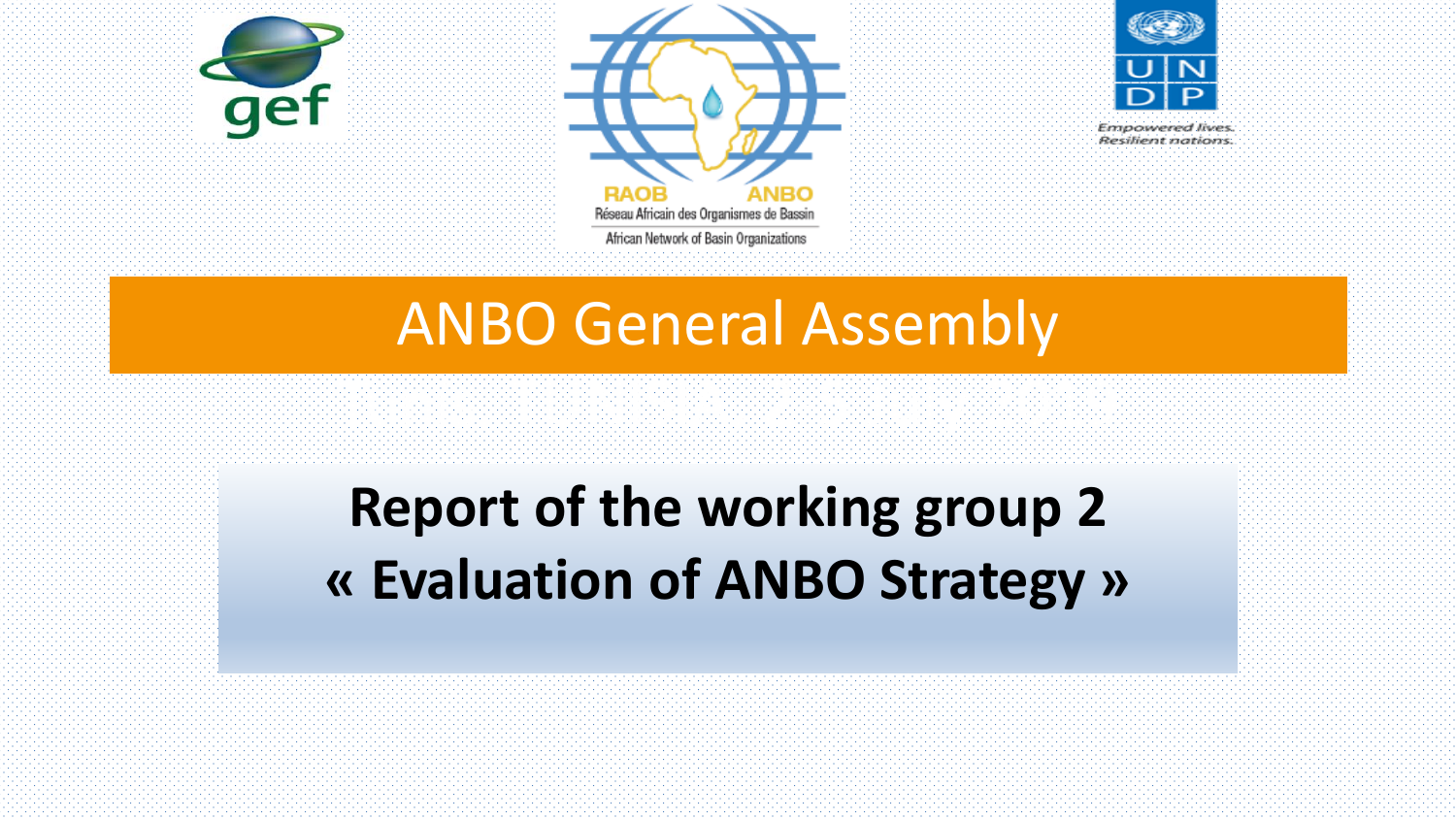- 1st conclusions of the Action Plan evaluation report:
	- **1. Insufficient achievements of the objectives set,**
	- **2. No initiative taken by the Technical Permanent Secretariat, or actions undertaken but not completed,**
	- **3. Supervision and monitoring of the implementation of the Action Plan (no annual activity report),**
	- **4. No implementation notices on the actions that needed to be undertaken, on who does what when (schedule/retro-planning).**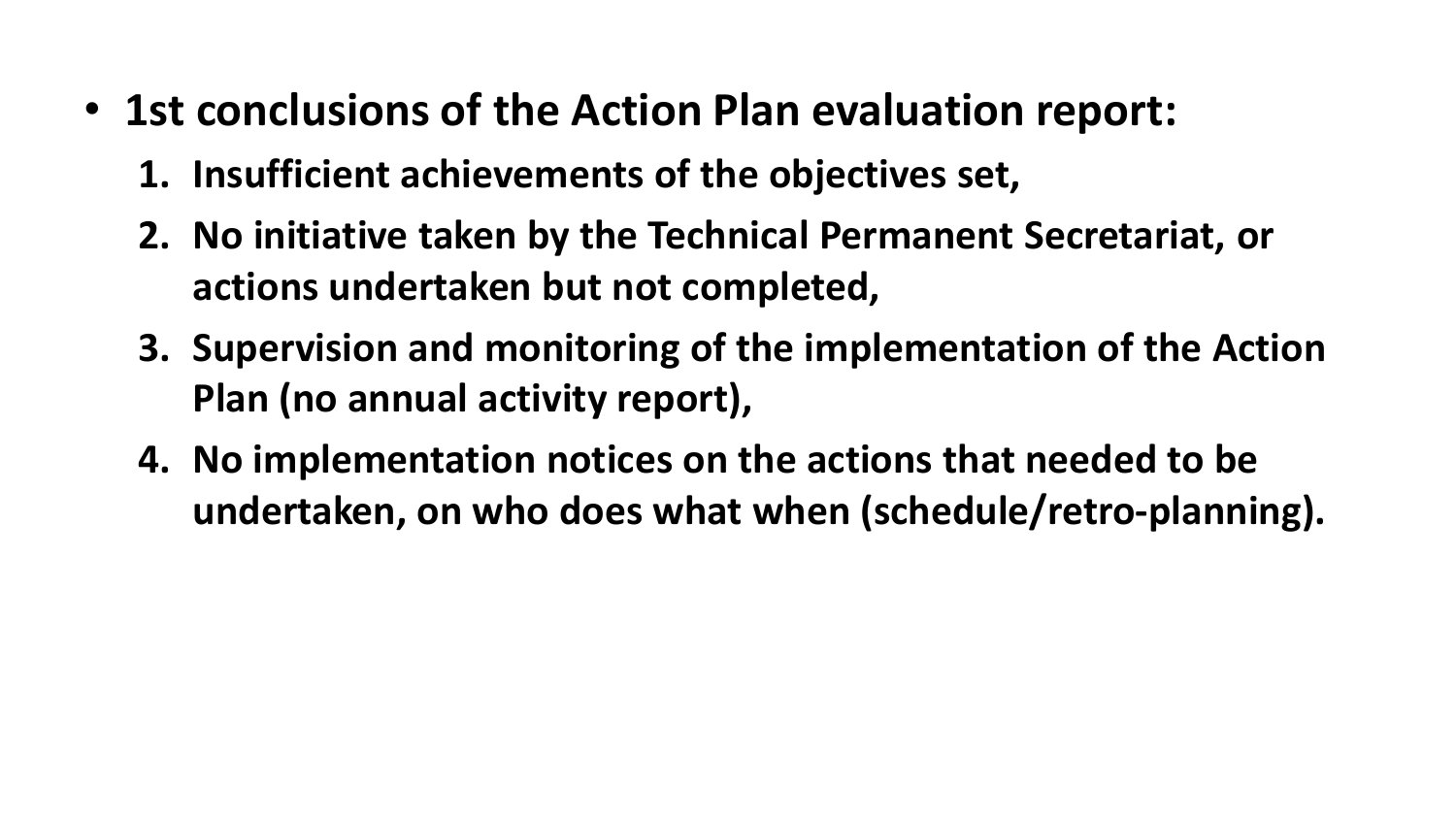# $\mathbf{A} \cdot \mathbf{B}$

- Recommendations:<br>A : ANPO Action Plan: pot implemented because there was no • **ANBO Action Plan: not implemented because there was no staff.**
- **Financing:** 
	- **ANBO needs to demonstrate its added value, to secure membership fees,**
	- **STP following up on the payment of the membership fees (symbolic/political, but not financially significant),**
	- **2 permanent staff:**
		- **1 "Secretary General" based in Dakar permanently and financed by ANBO (with financial commitments for 2/3 lead countries securing the funding for 5 / 10 years),**
		- **1 "Deputy Secretary General" located in Dakar financed by 1 Member-TBO for a 2-year period (say LVBC), and after the 2-year period by another TBO for 2 years (say NBA), etc. But maybe not very realistic (financially and legally possible?), &/or Technical assistance by donors?,**
	- **ANBO as technical consultative body of AMCOW should suggest to the ministers of AMCOW to examine a long-term goal to gradually generalize a fiscal practice: in each State, less than one percent of the water bill would be dedicated to finance TBOs and ANBO,**
- **ANBO members should put the ANBO action plan activities in their own action plans.**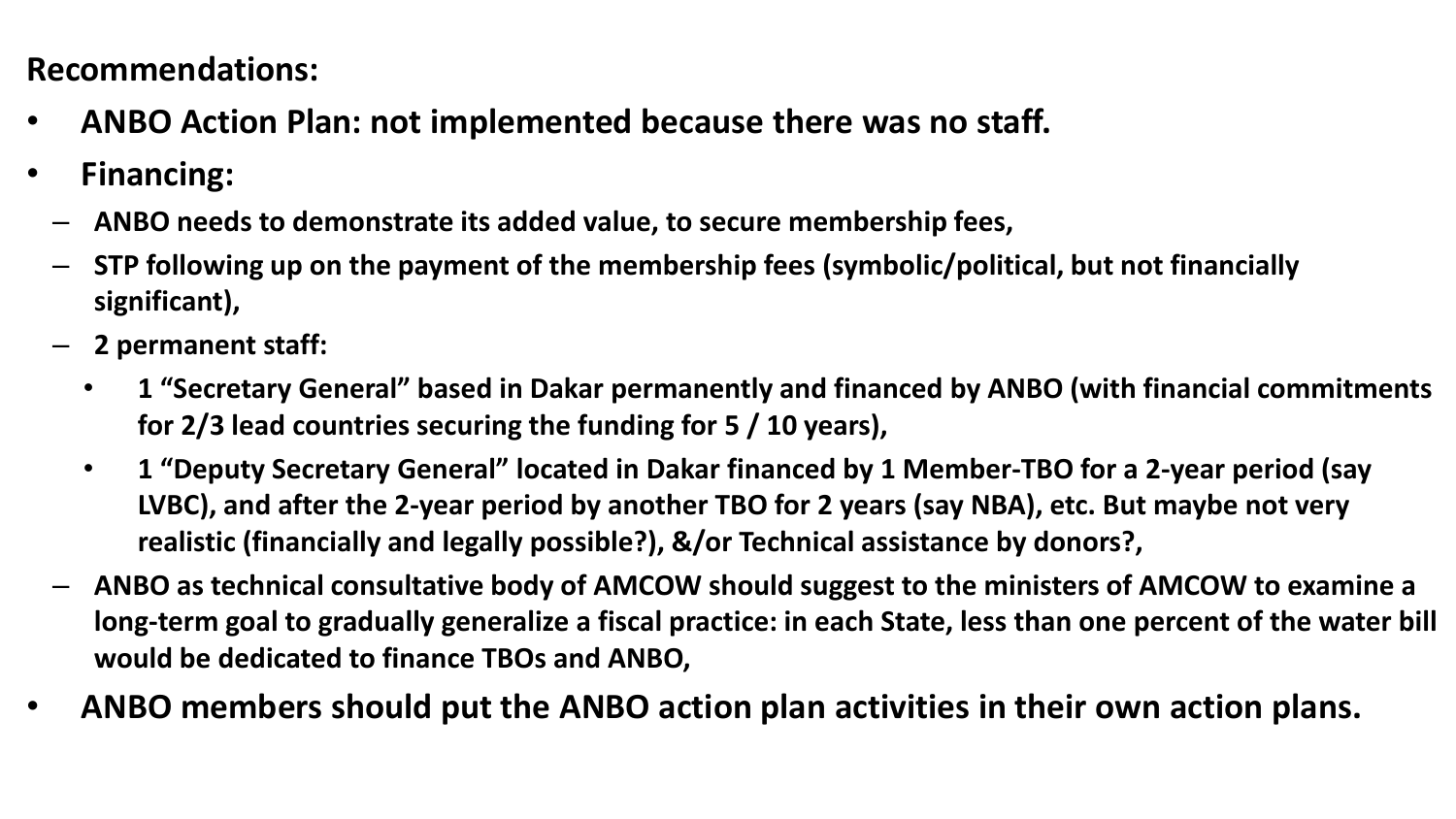$\mathcal{L}(\mathcal{M})$  : Action plan evaluation report for  $\mathcal{L}(\mathcal{M})$ **Initially suggested roadmap:**

- **1. Reformulating expected results of the ANBO Action Plan (by ANBO TPS),**
- **2. Focal point designated in each TBOs, to follow up action plans**
- **3. Definition of the actions that should be implemented to achieve the expected results,**
- **4. Assessing the resources required for implementation of the actions,**
- **5. Writing the draft Action Plan,**
- **6. Identifying financing channels & mechanisms for this Action Plan,**
- **7. Review and feedbacks from TBOs on the draft Action Plan,**
- **8. Finalizing the Action Plan based on these feedbacks,**
- **9. Validating the Action Plan by the statutory institutions.**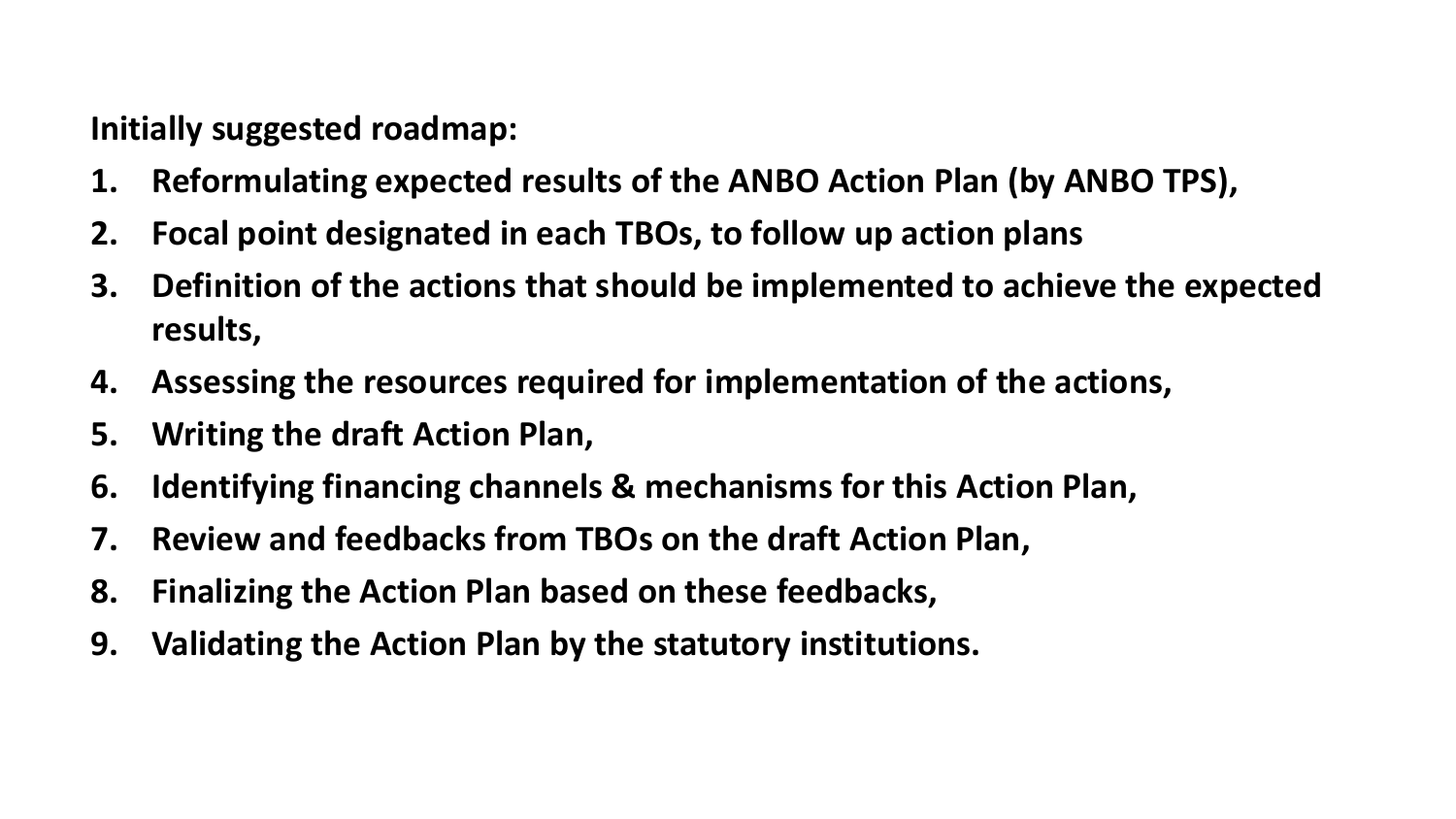### Suggested revision for the Roadmap (AMCOW expects ANBO to play a coordination role for RBOs and a consultative role from ANBO to AMCOW):

1. 1 ANBO **contact person** designated in each TBOs in the morning of Thursday 4th of July first plenary session, with the responsibility detailed in **ToRs prepared by the ANBO TPS** to follow up ANBO action plan (with a formally revised official appointment by the TBO head with a letter addressed to ANBO President),

2. Communication of the unchanged 2015-2019 Action Plan to the TBOs for review and feedback (Action Plan not obsolete? How would you prioritize the component of activities? Is there any activity/component of activities missing? What inputs from the Tunis General Assembly should be integrated?),

3. Consolidation of the Action Plan by the TPS and presentation at the **Stockholm Water Week in Aug 2019**

4. Communication of the new version of the Action Plan to donors and partners (AMCOW/AU/AfDB/INBO/UNECE),

5. Finalization of the Action Plan,

6. **Roundtable of donors** (at the INBO WGA ?) confirm financial commitments with the political support of AMCOW & AU.

7. Implementation of the Action Plan